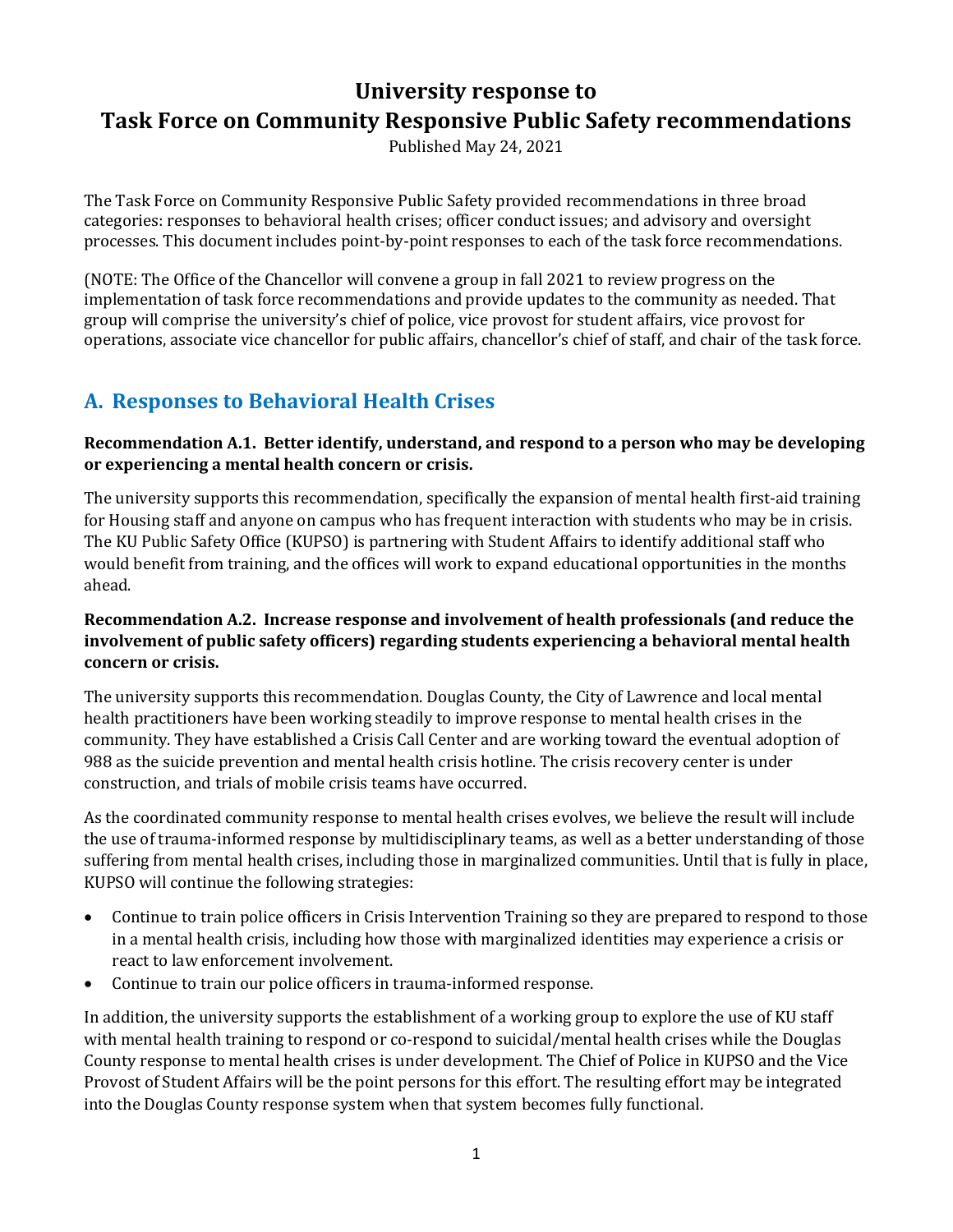### **Recommendation A.3. Integrate KU within Douglas County system of mental health care.**

The university supports this recommendation. KU will continue to be integrated with the county response to mental health crises. The working group mentioned in Recommendation A.2. will work with Douglas County officials to coordinate the efforts of KU and Douglas County.

# **Recommendation A.4. Assessment of Public Safety staffing, including steps to reduce officer stress and fatigue.**

The university supports this recommendation. There are several resources available to first responders in Douglas County. The Douglas County Sheriff employs a first responder coordinator who will work with any first responder to provide direction on where to find resources for stress, mental health and post-traumatic events. The county also has provided access to a smart phone application (Cordico) that lists those resources. We also have access to the First Responder Chaplains Association, which can help first responders individually or assist KUPSO at critical incidents or in making death notifications.

KUPSO also has two trained officers who are a part of a countywide peer support group. They are available for confidential support of any first responder, from any department.

Other training opportunities have been identified to support officers. They are:

- Blue Courage: a two-day leadership workshop that provides a holistic approach to developing people so they can touch hearts, awaken minds and ignite spirits.
- Foundations for Resiliency for First Responders: provides information and tools to develop the capacity to recover from difficulties associated with both common and extreme situations in their public service.
- Gold Shield: provides information regarding alcohol/drug abuse, post-traumatic stress, stress/anxiety, depression and suicide within law enforcement.
- Cop Stress: provides health alternatives to mitigate burnout, substance abuse, marital problems, anxiety, depression and post-traumatic stress injuries.
- Spiritual Fitness and Family Support in Public Safety: attendees explore their spiritual wellness and how spiritual practices can serve as a framework for strong relationships within the home.
- Health and Fitness Plans for Public Safety: provides basic nutritional information and strategies for weight control, performance and general health to help officers cope with daily stressors.

# **B. Officer Conduct Issues**

#### **Recommendation B.1. Fully adopt the policies, training, and supervisory procedures regarding procedural justice and de-escalation outlined in the President's Task force on 21st Century Policing and the PERF Guiding Principles on Use of Force, and publicize these policies to the community.**

The university supports this recommendation. KUPSO is committed to using the six pillars of the President's Task Force on 21st Century Policing and PERF's Guiding Principles on Use of Force to improve the department's policies, training and supervisory procedures.

The department has updated its policy on employee conduct to include the four principles of Procedural Justice included in Pillar 1 of the President's Task Force (Building Trust and Legitimacy). The updated policy has been added to the department website (see Recommendation B.5. below). The department will ensure that officers receive training on Procedural Justice consistent with the policy.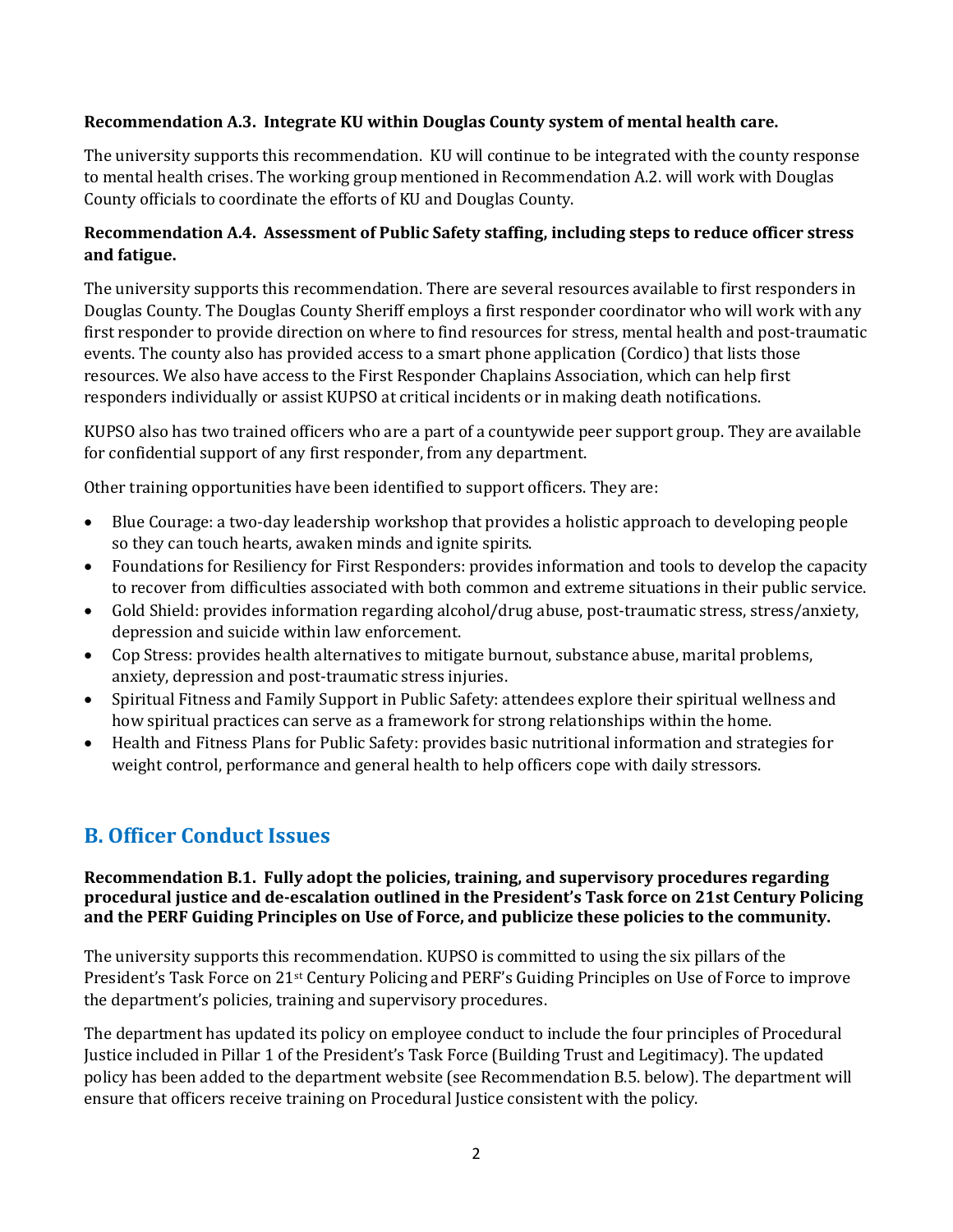The department Use of Force Policy has been adapted to reflect the National Consensus Policy on Use of Force, which makes de-escalation a more proactive practice. De-escalation has always been an important part of the department's use-of-force training, and department instructors will be examining methods and techniques to increase the frequency and prominence of all elements of de-escalation, including those aligned with the Critical Decision-Making Model. (See Recommendation B.4.)

### **Recommendation B.2. Publicize department policy on use of force and procedures for investigating and evaluating instances of use of force.**

The Use of Force Policy, which includes investigative procedures, has been added to the KUPSO website. In addition, KUPSO will provide on their website a summary listing of use-of-force incidents that have occurred in the last five years. Summaries of any future use-of-force incidents will be added to the website after the investigation into the incidents are completed.

## **Recommendation B.3. Continue initiative to gather data on the race and ethnicity of persons stopped by KU officers.**

The university supports this recommendation. The initiative is continuing, however data collection has been affected by minimal on-campus population and officer/public contacts due to the pandemic. The study's researchers have asked for and received an extension of the timeline of the study.

KUPSO is committed to using results of the study to provide crucial insight of officers' public interactions with the goal of eliminating any disparities that are identified. KUPSO is also committed to continuing to gather this data beyond the end of the current study, and using the analytic tools that the study provides to monitor for any disparities in officers' public interactions on a regular and on-going basis.

#### **Recommendation B.4. Conduct a thorough review of the KUPSO Use of Force Policy and revise it to bring it into consistency with the principles outlined above and recommendations from the Department of Justice and other authorities.**

The KUPSO Use of Force Policy has been revised to mirror the language of the National Consensus Policy on Use of Force. Notable differences from the Consensus Policy include a prohibition of warning shots and an expansion of the section on use-of-force reporting by officers who use force and by those who witness it.

Presidential Executive Order No. 13929, Safe Policing for Safe Communities, dated June 16, 2020, mandates that the U.S. Department of Justice's discretionary grant funding in only available to law enforcement agencies that have obtained certification that they meet certain standard on use of force. On January 28, 2021, KUPSO applied for that certification. The application included providing our Use of Force Policy and a declarations statement affirming that our use-of-force guidelines adhere to all applicable federal, state and local laws, and that our policy prohibits choke holds, except in situations where the use of deadly force is allowed by law. On January 31, 2021, we received that certification for three years.

KUPSO is committed to adopting the Critical Decision-Making Model, which is training that includes key concepts articulated in PERF's Guiding Principles on Use of Force. Those concepts include using distance and cover to create time to consider appropriate responses, applying de-escalation strategies, considering the proportionality of police actions, and appropriately responding to individuals experiencing mental health crises. The Critical Decision Making model will teach officers to put these concepts into action by providing them with a logical thought process for managing challenging situations. KUPSO has researched the steps necessary to send officers to attend train-the-trainer training as soon as a 2021 schedule is provided by PERF.